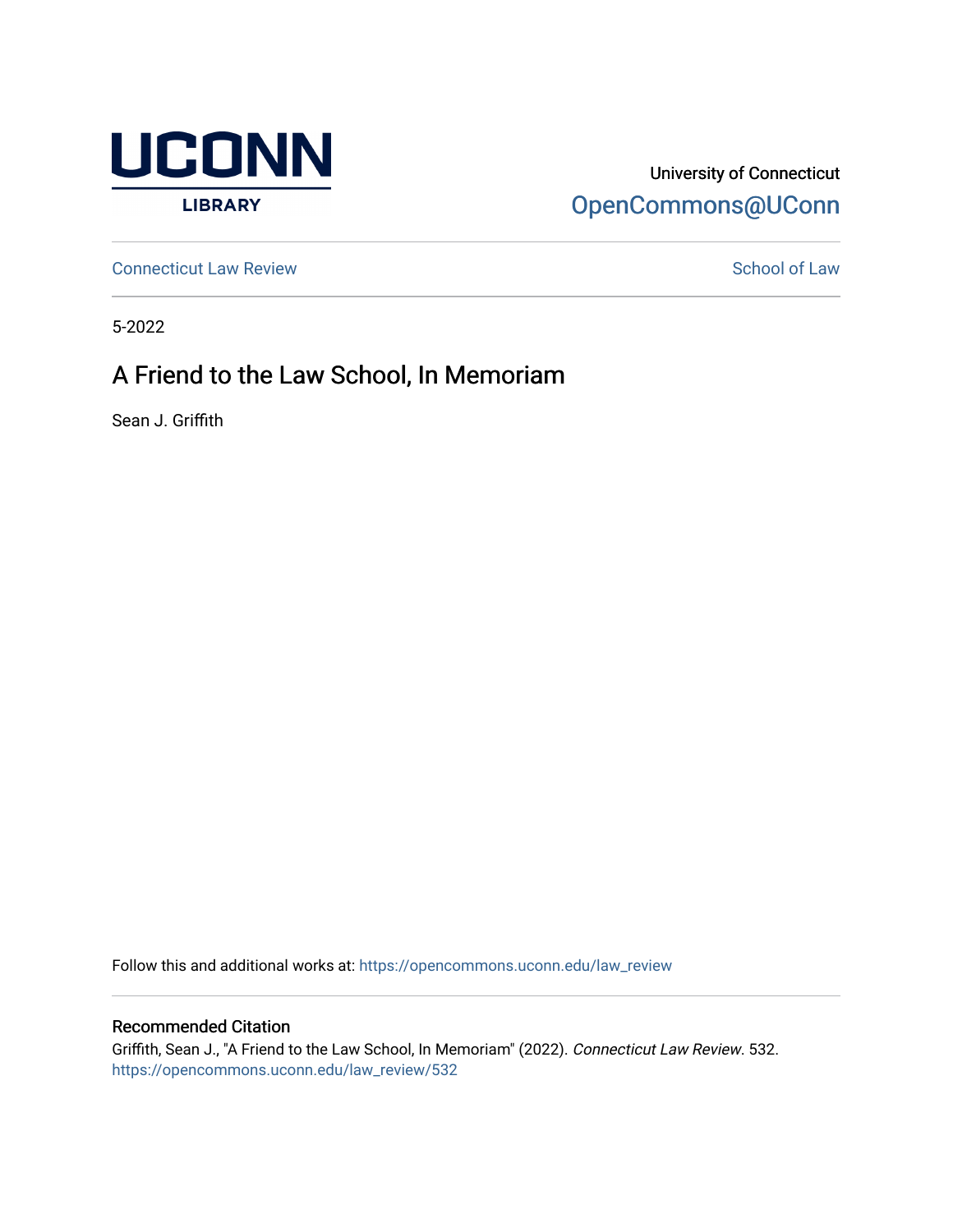# **CONNECTICUT LAW REVIEW**

VOLUME 54 MAY 2022 NUMBER 3

#### **In Memoriam**

### A Friend to the Law School

SEAN J. GRIFFITH

*Phillip I. Blumberg served as Dean of the University of Connecticut School of*  Law from 1974 to 1984. These remarks were first delivered at the University of *Connecticut School of Law's tribute to Dean Blumberg, "Honoring Phillip I. Blumberg," held on December 10, 2021. They have been lightly edited for publication.*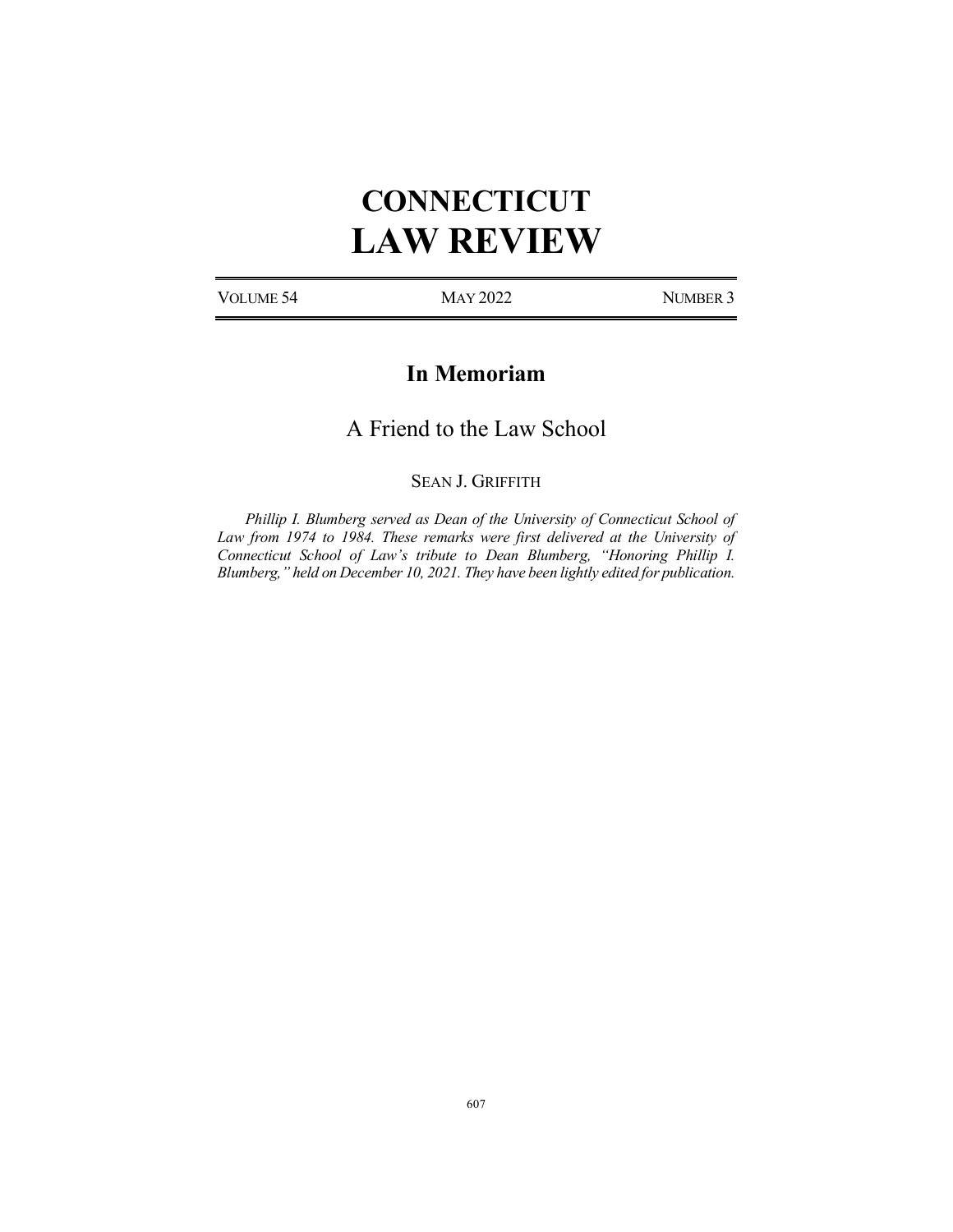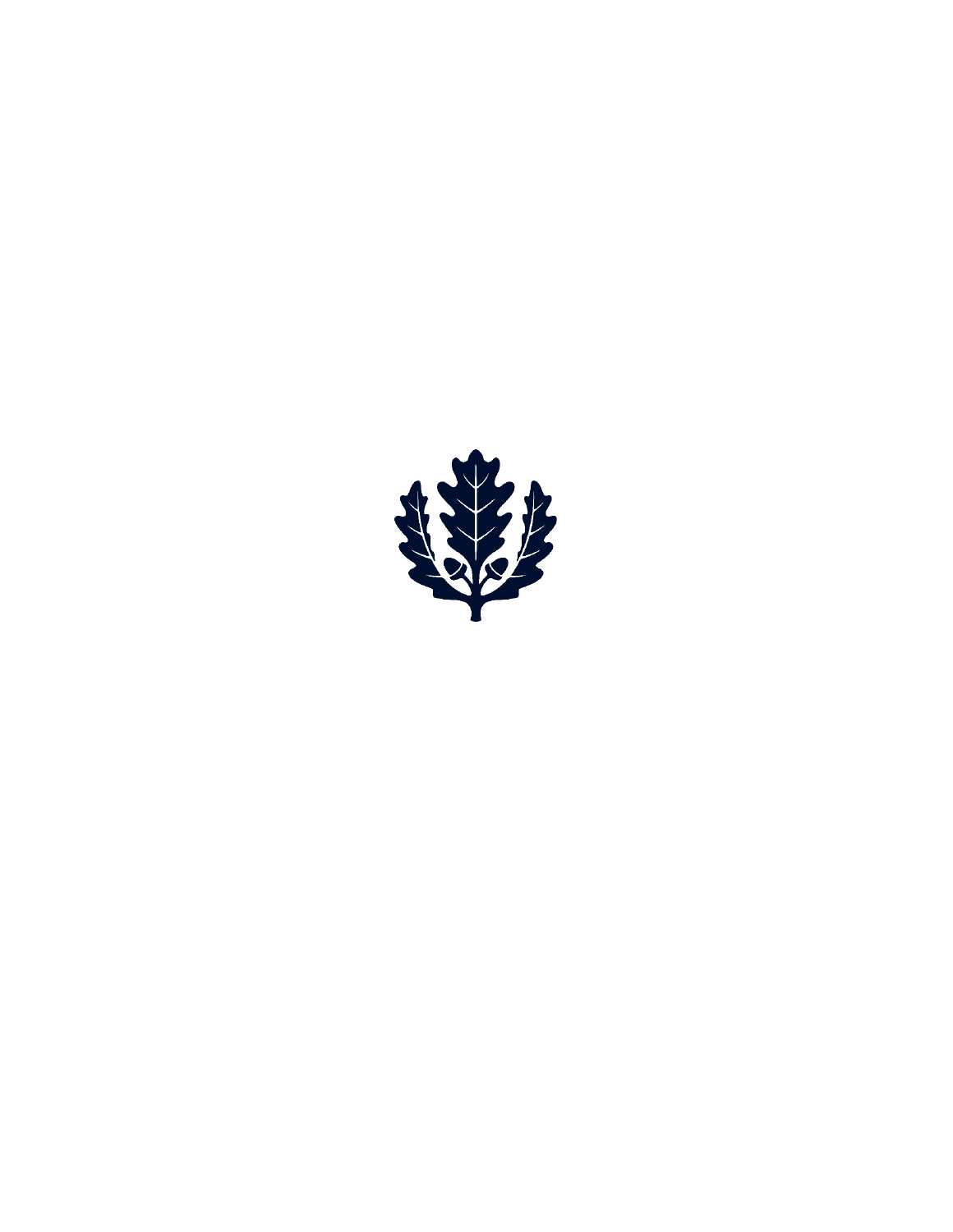### A Friend to the Law School

SEAN J. GRIFFITH \*

Phillip Blumberg was my friend.

I began my career as a law professor at the University of Connecticut School of Law. I joined the UConn faculty at the age of twenty-eight. Nell Newton, who was then Dean, referred to me as "the youth."

Phillip, by contrast, was already in his 80s. He had taken emeritus status some years before my arrival. But we were in the same field, corporate law, and our offices were next to each other. Phillip, like me, came to the office early most mornings. We became fast friends.

We were regulars at the Quaker Diner for breakfast and at the Towne & County for dinner, and we were regularly together at events around Hartford. I remember a Marsden Hartley exhibit at the Wadsworth Atheneum and an odd community theatre production of *The Pirates of Penzance* in Avon. I remember an apple-picking adventure on the Massachusetts border where we came back with a bushel of Honeycrisps. We must have made an odd pair. But our friendship never seemed odd to me.

Aristotle describes three kinds of friendship. The first kind of friendship is based on utility. These are friends who are useful to us. The second is based on sensuality. Friends who are fun. Think drinking buddies. The third aims at something higher. It aims at the mutual good of the friends, but not at the good defined as usefulness or animal pleasures. Instead, each friend directs the other toward the realization of some higher good or virtue. Each celebrates, sustains, nurtures, and supports the other in his pursuit of the good.

When I met Phillip, I was thoroughly familiar with the first two categories of friends. I had plenty of friends of convenience and plenty of drinking buddies. But I had never experienced the third kind of friendship.

I had that kind of friendship with Phillip, and, "youth" that I was, that friendship transformed me. Phillip and I had years of conversations touching on an endless series of topics.

 <sup>\*</sup> T.J. Maloney Chair and Professor of Law, Fordham University School of Law.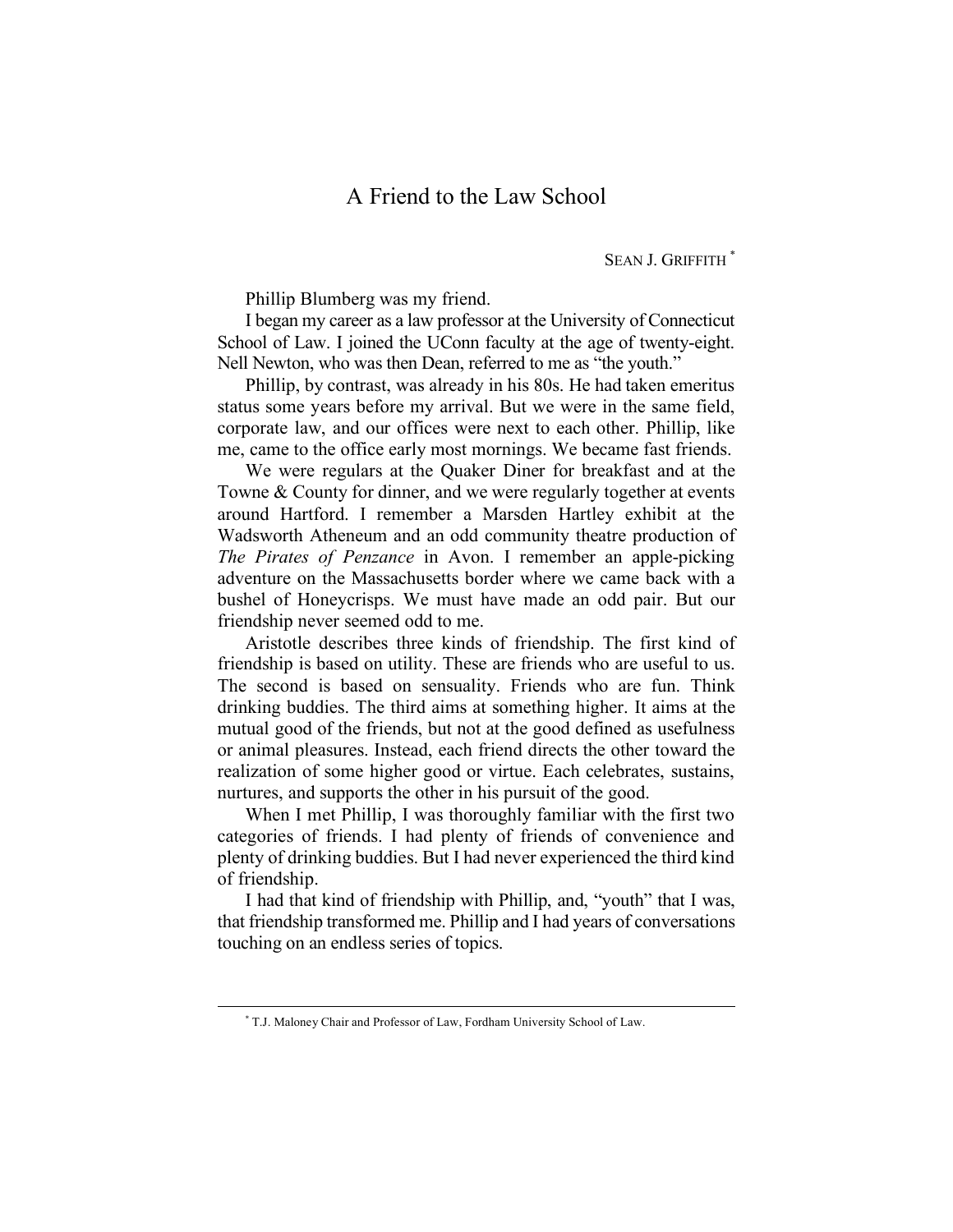The pattern of our conversations began in wonder, at something that struck us as odd in the world. Something from a book or a paper one of us had read or something someone said in a workshop. I would ask, or he would, "what do you think about this or that?" One of us would articulate a tentative position, and we would run through the arguments and counter-arguments.

Phillip was especially good at counter-arguments. "But of course, Professor Griffith, you can't have that. If you do, you'll get X." Or, "That's all well and good, but what about Y or Z?" And on and on, "endlessly," as he would say.

We had these conversations at breakfasts, cocktail receptions, and dinners, where Phillip would carry on in much the same way with the guest of honor, often a judge or a visiting professor from abroad. He had a way of gesturing with his glass and holding it tilted forward at such a precipitous angle that I always thought the wine would spill. But it never did, that I saw.

Those conversations were sometimes about corporate law, the subject we shared, but that was rare. More often they were about whatever item of interest had happened to cross our paths.

I would say I learned a lot from those conversations, but I could not then have told you *what* I learned from them or what their point was, except the pleasure of the conversation.

I later realized that the conversation itself was the point. What I learned from all those conversations was how to live a life that consisted principally in asking questions, looking for answers, listening to the answers that someone else gives, and then asking more questions. There was no snobbery about this. Phillip was willing to engage with anyone.

Phillip's son Bruce shared a story that captures the tone of these occasions perfectly. Once, Phillip was up in Vermont in the waiting room of a hospital emergency room after a minor accident involving a family member. Also in the ER waiting room was a big, burly motorcyclist. A biker. After a short while, Phillip was chatting away with the biker and eventually asked him, "So what is the position of you *and your colleagues* on the question of helmet laws?"

Now, it is funny (to me at least) to think that a biker has colleagues. But it was not funny to Phillip. And I do not think it was funny to the biker either. The biker knew that Phillip was taking him seriously and taking his friends seriously, too. He was genuinely interested in them and in their opinion. And so the conversation went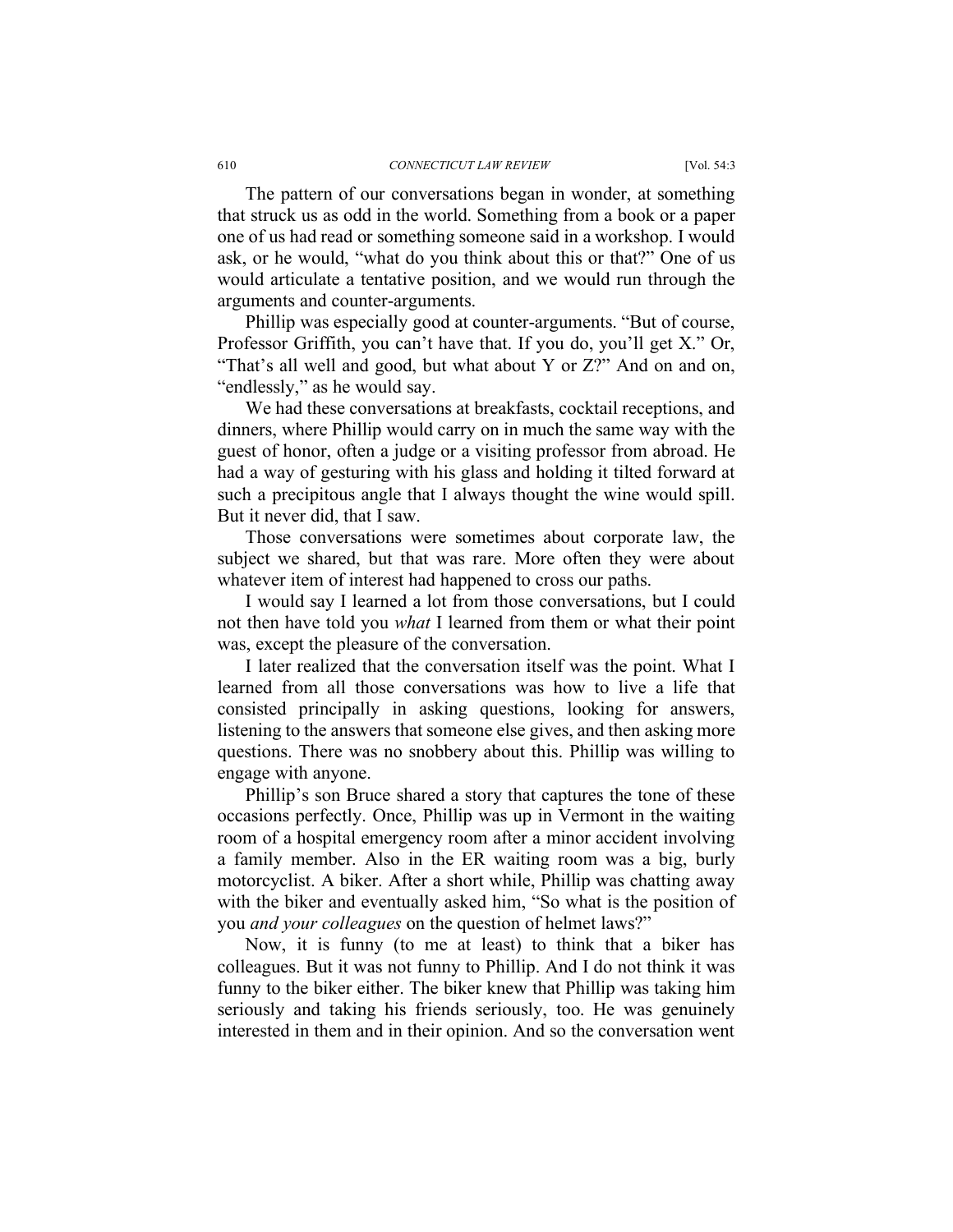on without skipping a beat. Two people talking openly, in mutual good faith.

\* \* \* \*

After I left Connecticut, I realized how much of my intellectual life I owe to Phillip, to our friendship, and to the marvelous institution he built here. Others have noted how he transformed UConn Law School through his Deanship and through his long tenure on the faculty. As Tim Fisher has described, Phillip is the one responsible for the Law School's beautiful physical environment, having moved the school into buildings formerly occupied by the Hartford Seminary.

The buildings say a great deal about the values of the Seminary and about the values Phillip had for his Law School. The Seminary moved into a new, modernist building across the way, using contemporary architecture to demonstrate its engagement with the world as it now is. Phillip's Law School, at the same time, looked to classical forms and old stones to symbolize timeless values that transcend any historical moment.

But it is not only the physical space, of course. As Tom Morawetz has described, Phillip's Deanship also involved a transformation of the faculty and the hiring of people who defined the life of the institution for generations. This included, in addition to Tom, Rick Kay, Rick Pomp, Carol Weisbrod, Mark Janis, Kurt Strasser, Jim Stark, Steve Utz, and many others.

Phillip and the people he brought together here made UConn a truly special place. It was a place of tremendous intellectual energy, but simultaneously a place of companionship and comradery. At UConn, I looked to my colleagues as friends. I attended many independent films at Trinity College with Tom. I travelled with colleagues. I dined in their homes.

It was as if the faculty of the Law School were all friends. And not just any kind of friends, but friends in Aristotle's third category. Friends looking for the mutual good of the other, directing one another toward some higher truth. Phillip succeeded in making the University of Connecticut School of Law a faculty that institutionalized Aristotle's third form of friendship.

It was a faculty that prized inquiry over orthodoxy. No topic was off limits, and no perspective was ex ante excluded. This is rather different from the environment on many university and law school